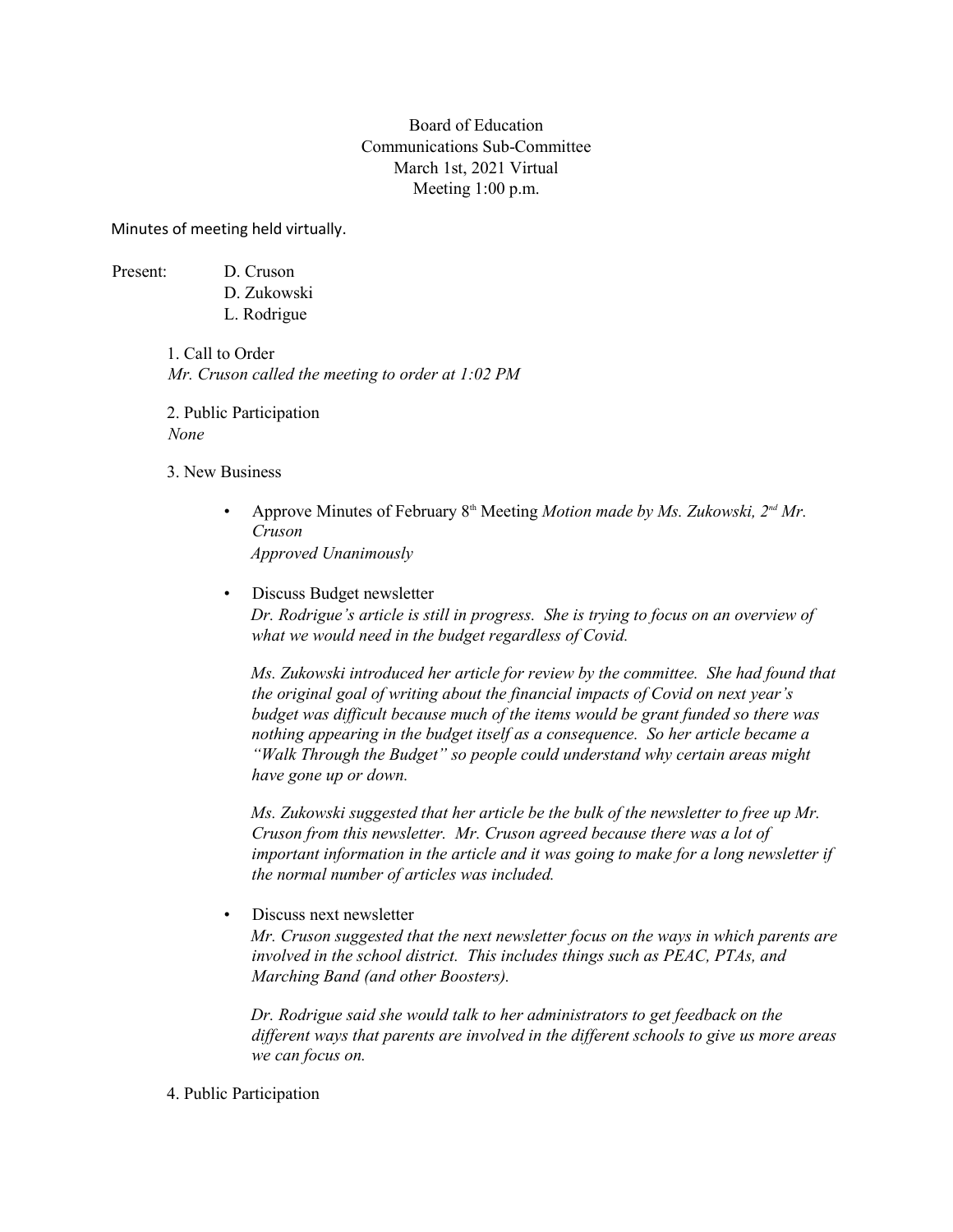*None*

5. Adjournment *Motion made by Mr. Cruson, 2nd Ms. Zukowski. Approved Unanimously. Adjourned at 2:20 PM*

Respectfully submitted:

 Daniel Cruson Jr. Chair

 $\mathcal{L}_\text{max}$  , where  $\mathcal{L}_\text{max}$  , we have the set of the set of the set of the set of the set of the set of the set of the set of the set of the set of the set of the set of the set of the set of the set of the set of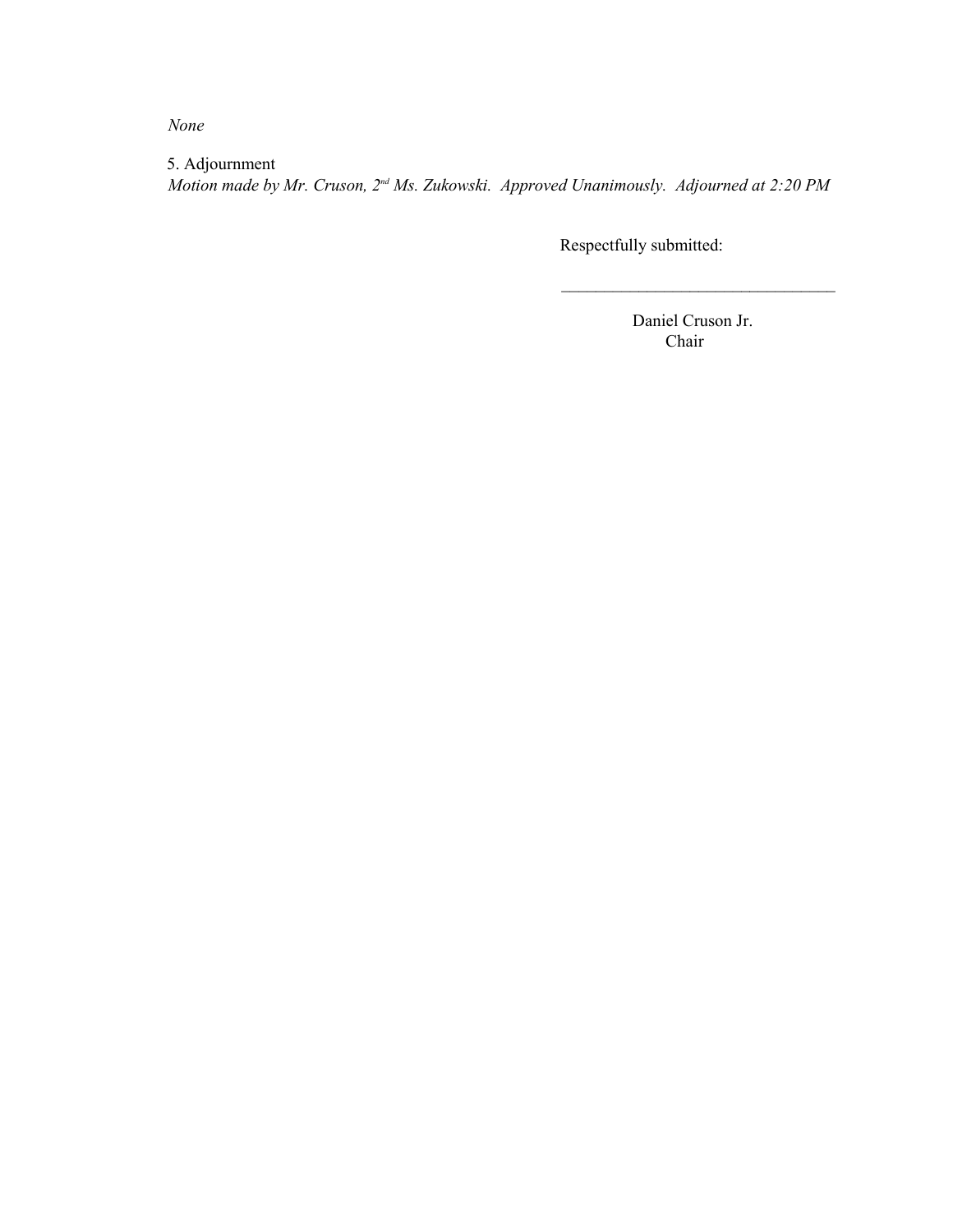# **A Walk Through the Budget**

Welcome to the first annual "Walk Through the Budget," where we try to take a 193 page document and sift it down to a rather long article. Overall, the BoE budget is requesting just over \$2M more than last year (an increase of 2.58%). We will do our best to ensure the major elements that are unique to this budget are called out in as straightforward a manner as possible. This article is based on the budget as approved by the Board of Education on February 2, 2021. The final budget will include subsequent review and revisions by the Board of Finance and the Legislative Council. All comparisons of staff and expenses use the information provided in the originally adopted 2020-21 budget.

The budget document, available at: [2021-2022 BoE Recommended Budget,](https://www.newtown.k12.ct.us/_theme/files/Board%20of%20Education/BOE%20Budgets/2021-2022%20Budgets/BOE%20%20Budget%20-%20Final.pdf) begins with an introduction of our strategic plan, district priorities, and other information, summarized in the above articles. [DJZ: I'm thinking that this is what Dr. Rodrigue will be covering.] What follows is a discussion for each of the core areas of district operations that includes significant changes and/or cost drivers that underlie the financial needs presented. This discussion does not include contract-related increases since they transcend a single budget year.

The district is offering an early retirement package to senior teachers, expected to save several hundreds of thousands of dollars. This savings will help offset salaries for next year's requested teachers. In addition, the district now participates in a "Virtual Net Metering" program across 6 schools, that is anticipated to offset energy costs by about \$200,000. [DJZ: Is the number correct?] Both offsets are included in the budget. Finally, the district is actively pursuing grants to offset expenses associated with Diversity and Equity efforts. These grants were in process at the time this article was written.

# **Elementary and Reed Schools, pages 36-84.**

# *Change from 2020-21 budget to 2021-22 budget: increase \$750,921 (+4.8%)*

The increase for both the elementary schools and Reed are primarily due to added staff. Staff were added during the 2020-21 school year because of pandemic-related student support, additional teachers, and administrative shifts in the budget. In toto, about 4.7(FTE) teachers were added since the start of the 2020-21 school year. Additional teachers have been added in the 2021-22 school year as a result of student enrollment projections.

When the district moved to distance learning, some students experienced difficulties that impacted their learning. To address that problem, elementary schools added instructional paraeducators, who work closely with struggling students, and expanded the math and reading intervention programs for those needing more focused help. This added assistance is being carried forward for the 2021-22 school year. The latter is funded through federal COVID relief funds and is not included in the 2021-22 budget.

Both Head O'Meadow (HOM) and Reed added teaching staff both. The HOM kindergarten classes exceeded class-size guidelines, so an additional kindergarten teacher was added. Reed added an additional 0.67(FTE) teacher to address science?????. [DJZ: Note that the 2020-21 budget "includes classroom teachers, 21st century skills teacher and for 20-21 a Spanish teacher" in the original 28 classroom teachers."] Also administratively, the expenses for two world language (Spanish) teachers were transferred from the Curriculum section of the budget to the elementary schools. This transfer from one account to another did not impact the overall budget. Likewise, there was a re-balancing of physical education teachers among the elementary and intermediate schools, again incurring no additional increase in budget.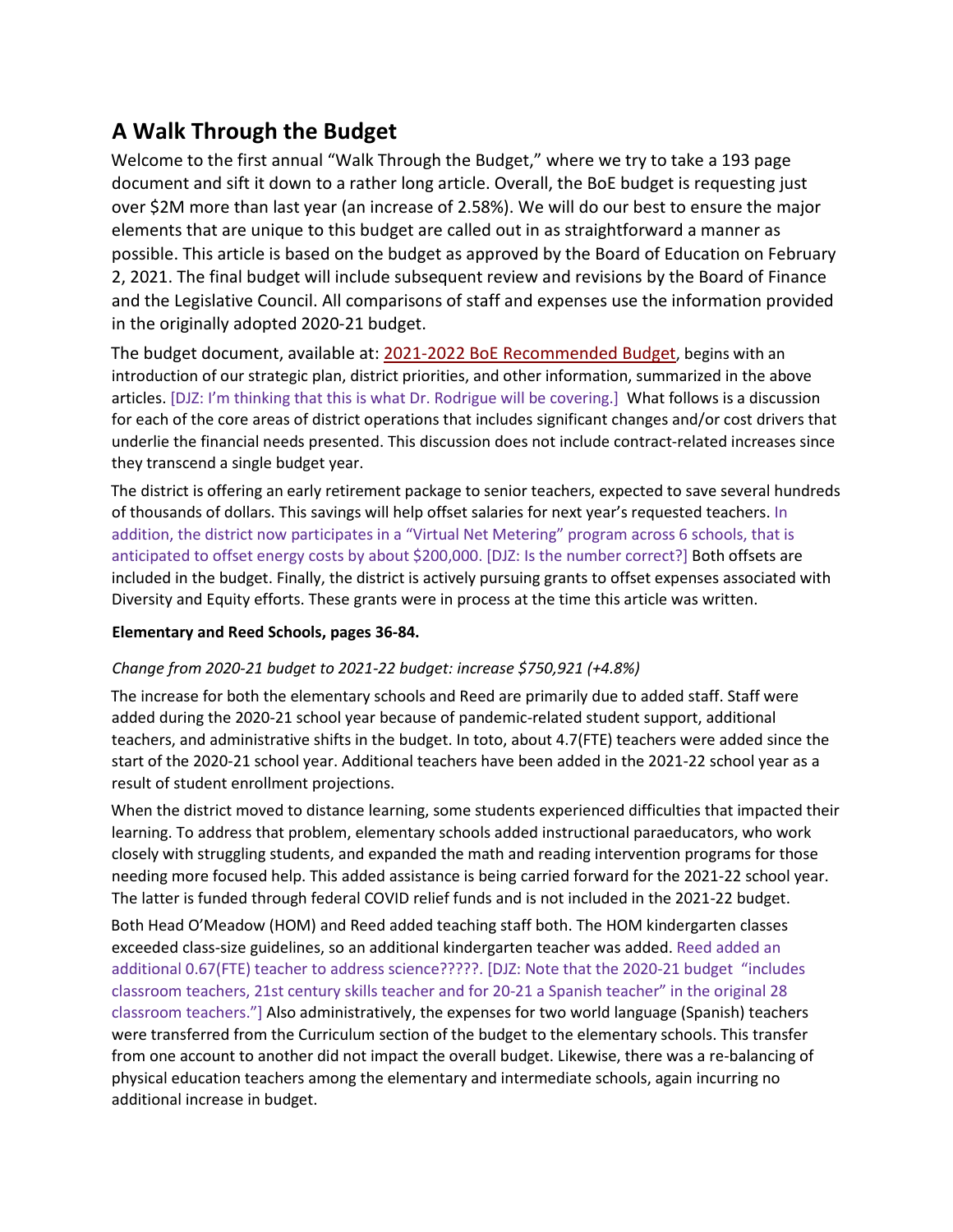The enrollment projects for the 2021-22 school year indicated that and an additional 4(FTE) teachers were needed to meet class-size quidelines, 2 new teachers across the four elementary schools and 2 for Reed. In addition a 1/3(FTE) world language (Spanish) teacher was also added to Reed intermediate school.

Estimating student enrollment all while not knowing the number of students moving into or out of the district is, at best, an art. When a community experiences a pandemic that art becomes quite abstract. During normal years, estimates for classroom enrollments are based on what has happened from grade to grade over the past few years – for example on average, over the last five years, how many more (or fewer) third grade students were there than second graders in the prior school year.

This year 67 students dis-enrolled from the district, most of whom would have been in K-6. Until September arrives, we will not know (for sure) how many of those students will re-enroll. Because of this dis-enrollment, our usual method for estimating enrollment will likely not be accurate. Instead, we decided to rely on the 2019 Prowda projections – 2021-22 is year 2 of those projections, and evidence showed that the year 1 projections were quite accurate for aggregate school-based populations when the dis-enrolled students were accounted for.

The housing market is also acting very differently this year. The turnover of single family houses is about 40% more than last year, something that was not accounted for in the Prowda analysis. We do not know how many families are moving into the district (and what schools their children will attend) and, as importantly, how many are moving out (and what schools their children will be leaving). To provide some room in the budget to respond to unexpected enrollment, the budget includes funds for an additional teacher as a potential salary adjustment (on page 155). This adjustment calls out the most likely placement for the teacher based on the information we had at hand in December, but that placement can be changed as needed.

# **Newtown Middle School, pages 85-100.**

# *Change from 2020-21 budget to 2021-22 budget: decrease \$266,182 (-5.1%)*

The middle school budget was reduced by 1.5 clusters to 6 clusters because of a drop in enrollment. However some other teachers were added because of a change in schedule that enhanced the world language (Spanish, French) program. In addition two special education teachers have been added, using federal COVID relief funds, to better address learning for some special education students. Because a federal grant is used, these teachers are not included in the budget. If the expanded program works as expected, then these teachers eventually be added to the budget.

To date, some students entering middle school in need of reading assistance are unable to attend foreign language classes because of scheduling conflicts. Even after some no longer needed reading assistance, they would not be able to join classes already in session. The following year, these students would still not be able to take a language and so every student who started middle school needing reading intervention, no matter for how long, would move up to high school with no  $7<sup>th</sup>$  or  $8<sup>th</sup>$  grade language.

To address this problem, a new middle school schedule that promotes world language to "core curriculum" status (as many school districts have already done) has been developed. Next year, all students, regardless of need for interventions, will now be able to take world language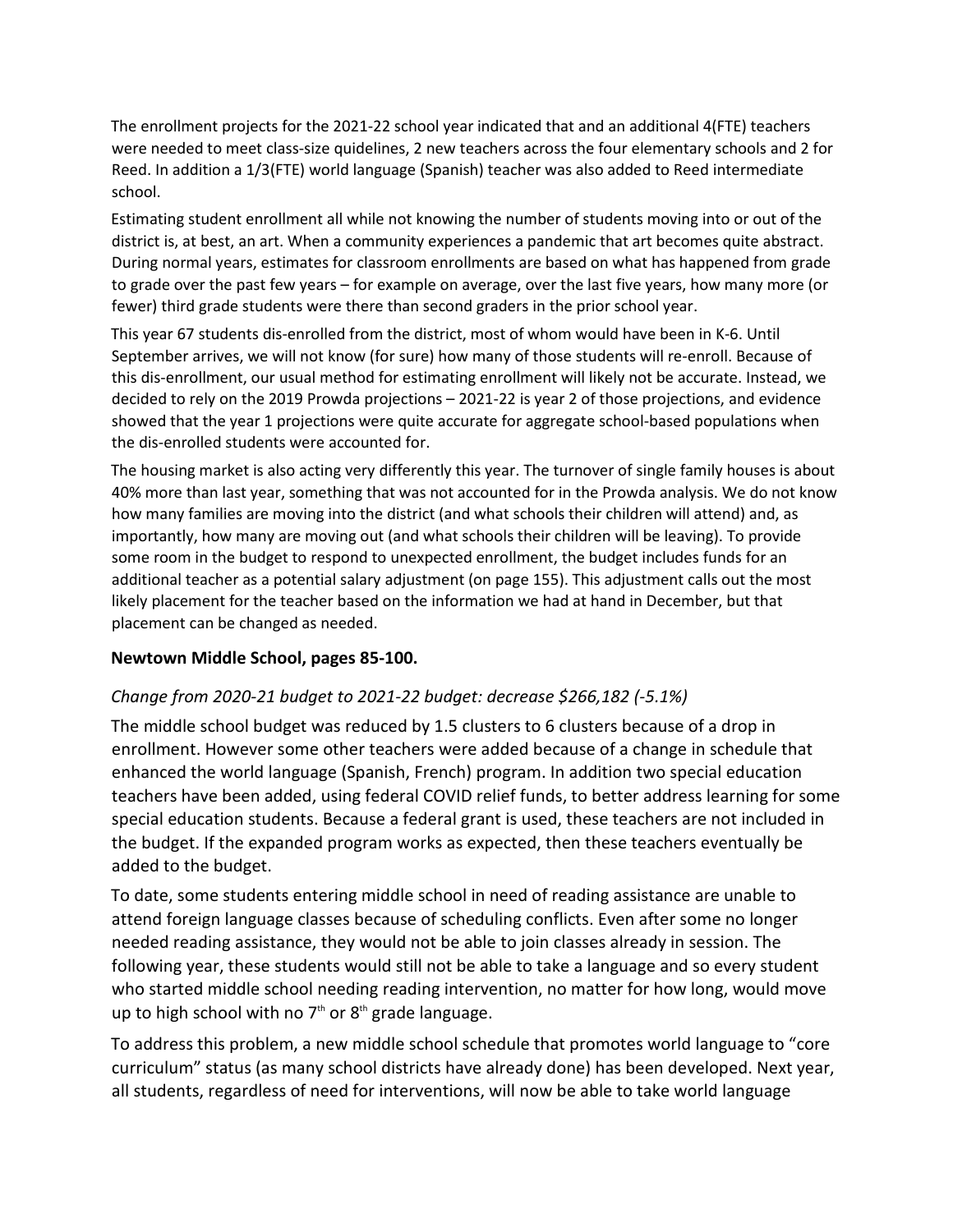because 3 extra teachers (3.2 FTE) would be available to teach 5 classes of world language each day. This change caused a ripple effect since world language was once a unified art1 [DJZ: see footnote] course that was taught a few times each week. When it moved to be a core curriculum course, it opened up a slot that will be filled with another elective, needing another teacher. Also, the Family and Consumer Science (FaCS) teacher is retiring, opening up another slot. So, two teachers are included in the budget for back-filling two unified arts slots.

# **Newtown High School, pages 101-127.**

# *Change from 2020-21 budget to 2021-22 budget: increase \$94,903 (+0.1%)*

The Newtown High School student population is falling. The budget reduces the number of teachers by roughly the same amount. The 0.1% increase is primarily caused by contracted salary raises.

# **Special Education, pages 128-137.**

# *Change from 2020-21 budget to 2021-22 budget: increase \$293,866 (+2.5%)*

[DJZ: There is a budget increase for 2021-22 from the perspective of the 2020-21 adopted budget, caused by an increase of over 4FTE that we added this year. I don't have enough information to write about motivations/goals.] **Pupil Personnel, pages 138-144.**

#### *Change from 2020-21 budget to 2021-22 budget: increase \$355,735 (+8.7%)*

[DJZ: The Summary presented to the BoF says 3 social workers came off grants, but I only see 2. I do see the NMS guidance counselor who departed, that mitigates the addition. Bottom line, I'm not sure what to say here.]

This budget maintains the increase to 8 hour days for nurses that was initiated as part of the district's COVID operations. At the time, nurses needed to be on hand and prepared to ensure that students were healthy enough to be in school. However, even before the pandemic, nurses were often at schools well beyond their 7-hour day. They felt it important to be present for medically-fragile students from the time they set foot in the school and until the time they were safely home????. [DJZ: If possible, it would be better to use numbers, like when the first student arrives to when the last student leaves for all levels of schools. Also, are nurses part of the response team if a student gets ill while on the bus?] **Curriculum, pages 145-148.**

# *Change from 2020-21 budget to 2021-22 budget: increase \$15,720 (+1.4%)*

The increased expenses for Curriculum is, in part, connected to the pandemic – though not in the obvious way; The pandemic accelerated the adoption of a digitally-enhanced learning model. To improve distance education, teachers needed something that could engage students across the virtual void. The solution that many found was online educational platforms, software that could provide engaging activities as part of the learning experience. While the software had been used in pockets throughout the district prior to the pandemic, its use was not uniform across grades or even among classes within grades.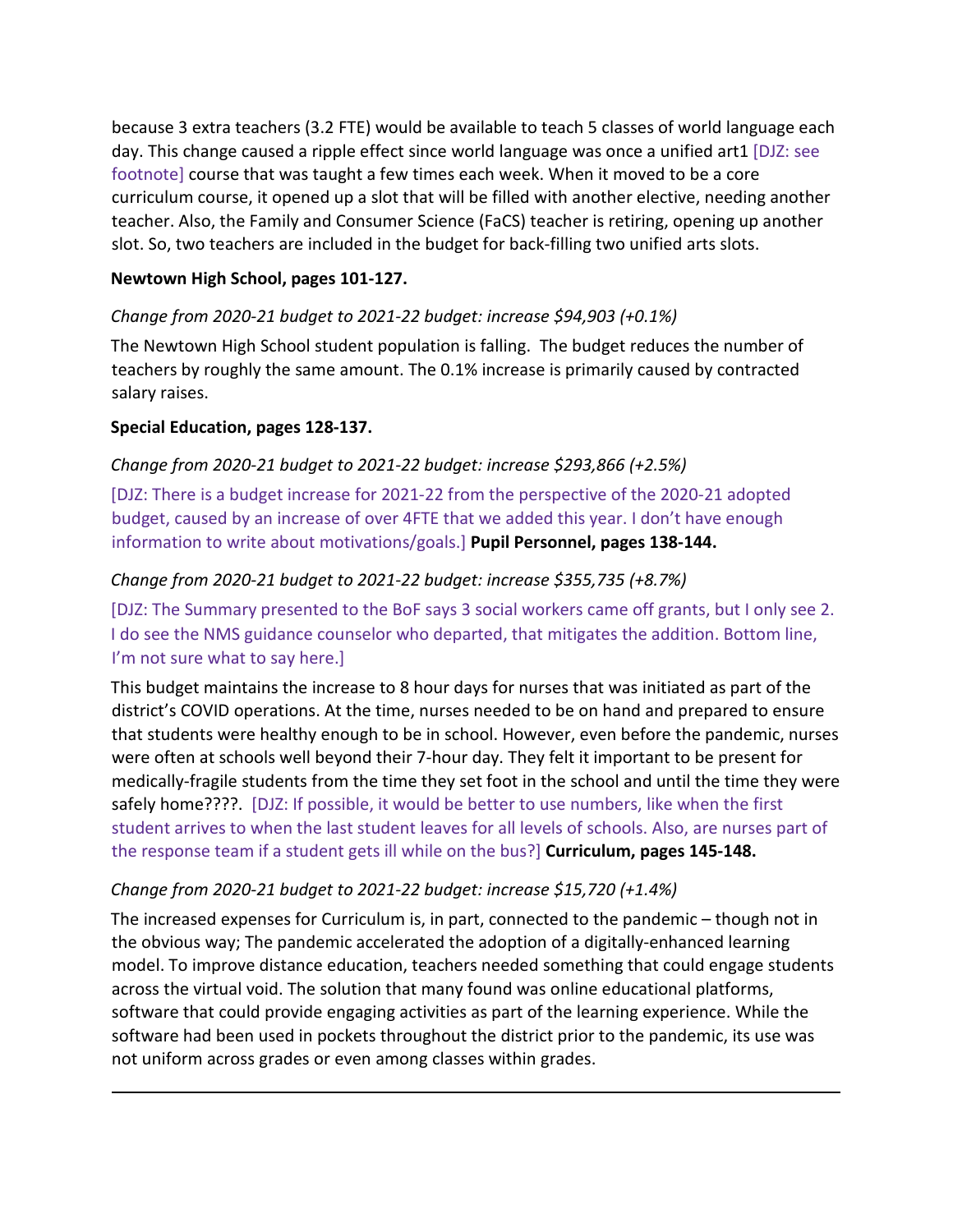# 1 People may not know what a unified art course is, so we can add a description here.

As learning went to full distance in March, to hybrid in September and to full in-person as the year progressed, teachers and students both became familiar with online tools that helped facilitate both connection and learning. Our earlie[r July 2020](http://www.newtown.k12.ct.us/_theme/files/Board%20of%20Education/BOE%20Newsletters/2020-2021/District%20Highlights%207020.pdf) and [February 2021](http://www.newtown.k12.ct.us/_theme/files/Board%20of%20Education/BOE%20Newsletters/2020-2021/District%20Highlights%20Vol%201%20Issue%203_Feb_2021.pdf) newsletters capture snapshots of these experiences in the "A Closer Look" articles. Looking through the list of contracted services on page 147 of the 2021-22 budget, one sees the names mentioned by the teachers in those articles. Other education platforms and related software are included throughout the budget, e.g., in technology, special education, and schools.

The added cost for online content is also seen in the Textbooks section, where multi-media activities are an integral part of the K-5 Mathematics Resource. The combination of textbook and interactive, online activities engage the students and is expected to further improve academic performance.

# **Technology, pages 148-151.**

# *Change from 2020-21 budget to 2021-22 budget: increase \$26,174 (+1.7%)*

As shown in the 2021-22 budget, the main cost driver is for a 0.6(FTE) software specialist position. This position was added in response to the increase, both in number and function/capability, of software packages used by district students and personnel.

What is not shown in the budget is the actual expenses incurred by the district for the 2020-21 school year. The 2020-21 budget presented to the Legislative Council last year, as recommended by the Board of Finance, included \$525,000 for technology equipment. In April, the Legislative Council voted to offset the costs, using money available from a FEMA reimbursement, reducing the amount listed in the budget to \$410,000. The Town then provided the district with the addition \$115,000 needed to make up the difference. So while the budget – using the budgeted \$410,000 – shows a 1.7% increase, the overall operational budget is reduced by about over 5%, when accounting for the operational expenses covered via the FEMA funds.

This is the first budget that fully reflects a sustaining educational device model. There is a Chromebook now available to every student in K-8. Also, every teacher and paraeducator who assists with lessons also has access to their own Chromebooks. From this year forward, no further grade-level expansion of student devices will be needed though devices will need to be replaced when broken or obsolete. And, some additional devices may be needed for new students over time. For Newtown High School, entering freshmen are provided with a new device to use throughout their time at the high school. The district will continue to add other, non-educational equipment including administrative devices, specialized lab technology, and infrastructure equipment.

# **General Support Services, pages 152-157.**

# *Change from 2020-21 budget to 2021-22 budget: increase \$235,070 (+8.2%)*

[DJZ: Dr. Rodrigue. I know that this is really close to your heart. Please do make any changes, including total replacement, as you see fit.] The district's diversity and equity efforts, including a